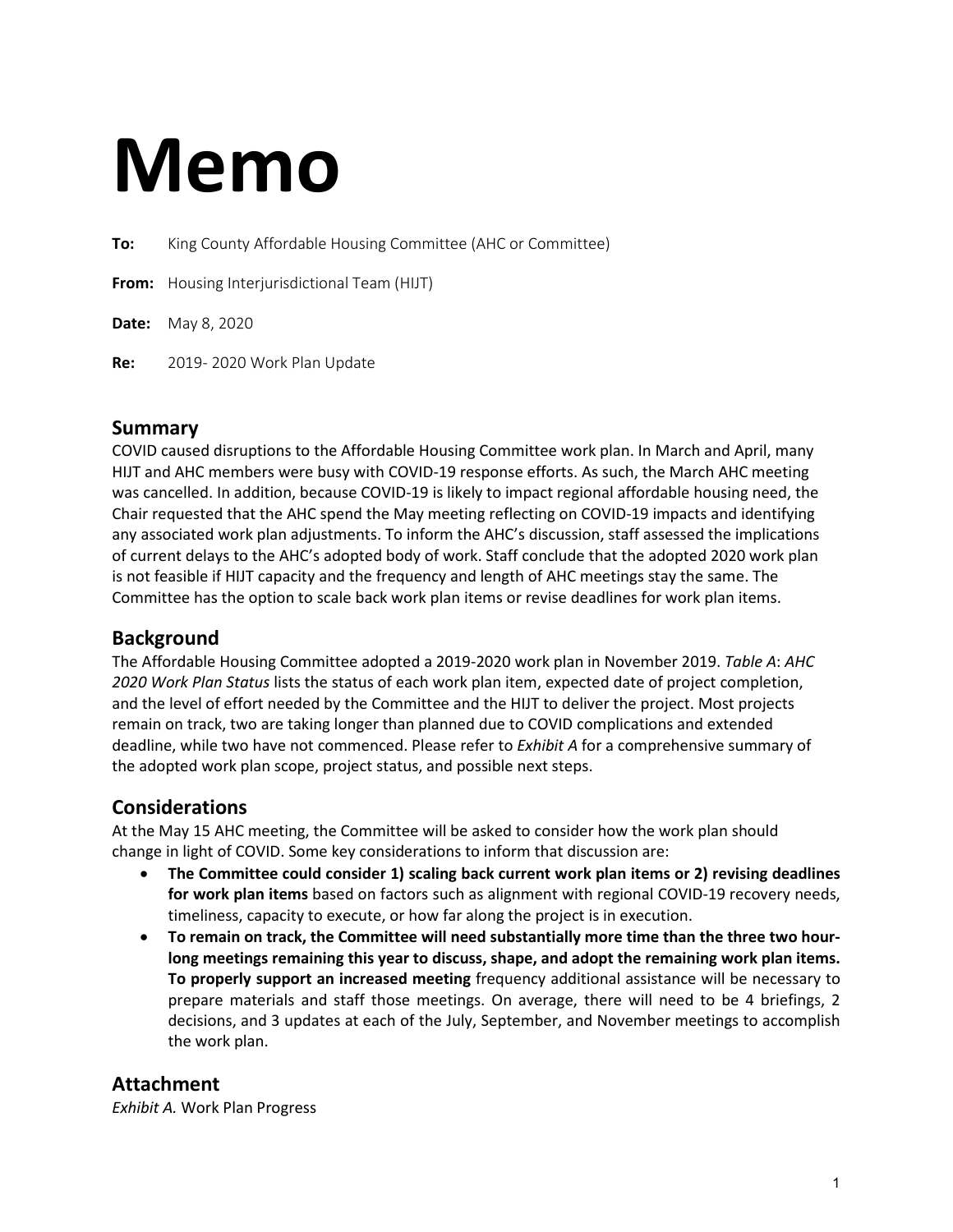#### *Table A: AHC 2020 Work Plan Status*

|    | <b>WORK PLAN ITEMS</b>                                                                                                                                                | <b>PROGRESS</b> | <b>STATUS</b>                                                                                          | <b>LEVEL OF EFFORT</b>            |
|----|-----------------------------------------------------------------------------------------------------------------------------------------------------------------------|-----------------|--------------------------------------------------------------------------------------------------------|-----------------------------------|
|    | 1. Establish procedures for Affordable<br><b>Housing Committee</b>                                                                                                    |                 | <b>On schedule</b><br>Target: Nov 2020                                                                 | $HJJT:$ $\bullet$<br>AHC: ●       |
| 2. | <b>Center equity</b> in the Committee's work                                                                                                                          |                 | On schedule<br>Target: Nov 2020                                                                        | HIJT: ● ● ●<br>AHC: ●             |
| 3. | Develop the data dashboard and<br>reporting systems                                                                                                                   |                 | Slowed due to project complexity<br>and data availability<br>Revised target: Fall 2020 release         | HIJT: <sup>O O O</sup><br>AHC: ●  |
| 4. | Take advantage of timely opportunities<br>to increase regional collaboration<br>Countywide Planning Policies                                                          |                 | Slowed due to COVID-19 and State HIJT: 0<br>extension of timeline<br>Revised target: Fall AHC adoption | AHC: ●                            |
|    | <b>Emerging Issue</b><br>COVID-19 discussion on May agenda                                                                                                            |                 | <b>Not started</b><br>Target: TBD                                                                      | HIJT: TBD<br>AHC: TBD             |
| 5. | To build support for affordable housing,<br>develop a community engagement<br>strategy                                                                                |                 | <b>Not started</b><br>Target: Nov 2020                                                                 | $H$ IJT: $\theta$<br>AHC: O       |
| 6. | Analyze and identify unused and new<br>revenue sources and help build the case<br>for greater investment                                                              |                 | Slowed due to COVID-19 capacity<br>and rescheduling<br>Target: Nov 2020                                | $H$ IJT: $\blacksquare$<br>AHC: 0 |
| 7. | Review and recommend zoning and land<br>use actions to increase and diversify<br>housing choices and maximize<br>affordability, particularly near frequent<br>transit |                 | <b>Not started</b><br>Target: Nov 2020                                                                 | $H$ IJT:<br>AHC:                  |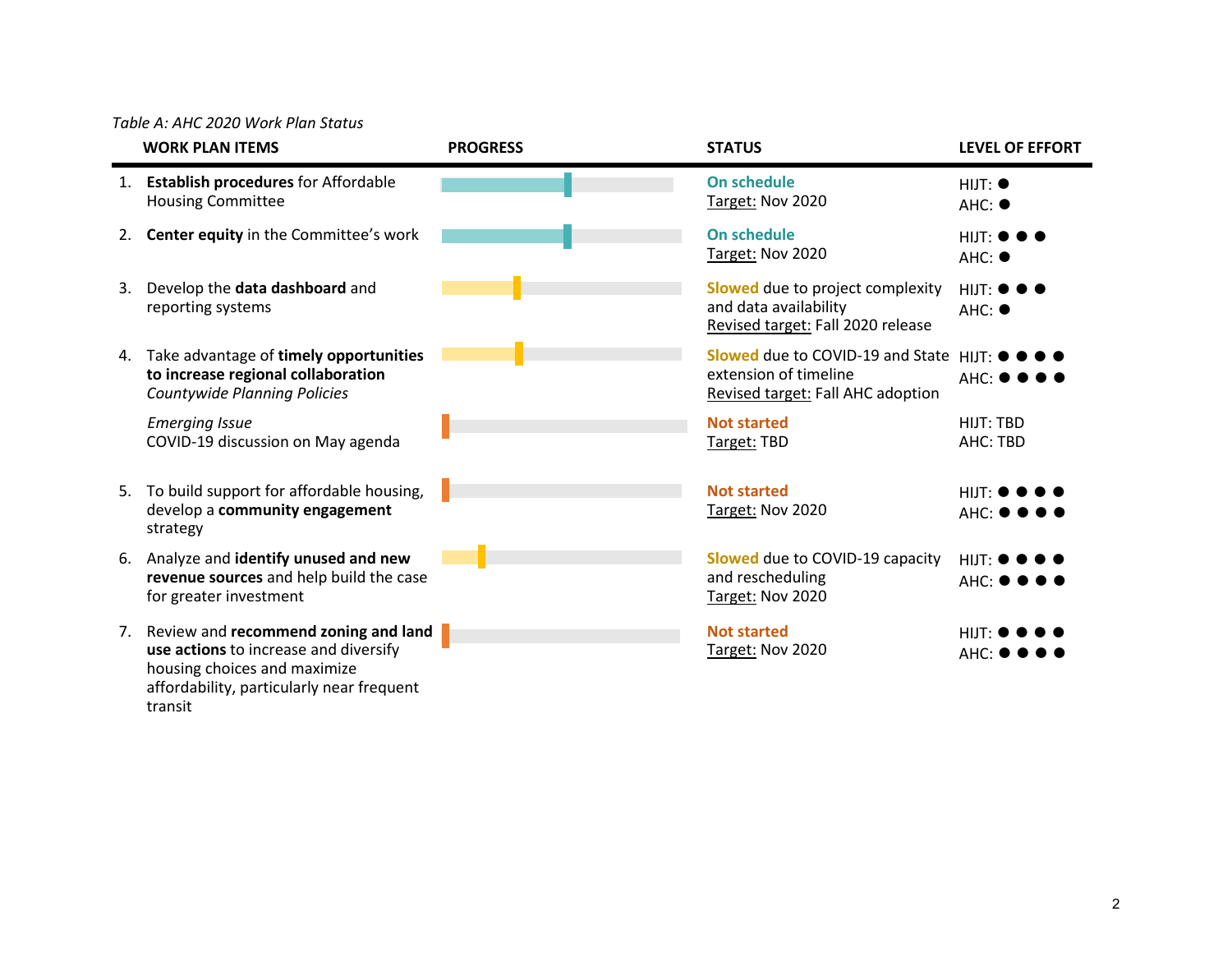# **EXHIBIT A** Detailed Work Plan Progress Summary and Next Steps

The following table summarizes the adopted work plan scope for the AHC, status of HIJT efforts to date, and possible next steps for the AHC.

| Work Plan Item & Adopted Scope for AHC                                                                                                                                                                                                                                                                                                                                                                                                                                                                                                                                                                                                                                                                                                                              | <b>HIJT Progress (Nov-May)</b>                                                                                                                                                                                                                                                                                           | <b>AHC Next Steps (July-Nov)</b>                                                                                                                                     |
|---------------------------------------------------------------------------------------------------------------------------------------------------------------------------------------------------------------------------------------------------------------------------------------------------------------------------------------------------------------------------------------------------------------------------------------------------------------------------------------------------------------------------------------------------------------------------------------------------------------------------------------------------------------------------------------------------------------------------------------------------------------------|--------------------------------------------------------------------------------------------------------------------------------------------------------------------------------------------------------------------------------------------------------------------------------------------------------------------------|----------------------------------------------------------------------------------------------------------------------------------------------------------------------|
| Build accountability to each other:<br><b>Establish Committee procedures</b><br>Refine Committee procedures throughout 2020<br>$\circ$<br>Revisit the Charter and propose changes<br>$\circ$<br>Discuss procedures for onboarding and<br>$\circ$<br>offboarding of membership                                                                                                                                                                                                                                                                                                                                                                                                                                                                                       | $\checkmark$ Onboarded seven new members and crafted<br>standard onboarding procedures and materials                                                                                                                                                                                                                     | $\circ$ July: Proposed revisions to<br>charter                                                                                                                       |
| Build accountability to the people we serve:<br>Center equity in the Committee's work<br>Build upon the grounding work of September<br>$\circ$<br>and November 2019 AHC meetings by providing<br>time at each meeting to discuss topical and<br>timely equity-related housing issues<br>Continue to expand an equity stakeholder<br>$\circ$<br>network, build those relationships, establish<br>feedback loops, and add value to the groups who<br>engage<br>Prioritize information obtained from equity<br>O<br>stakeholders to inform decisions<br>Encourage the Growth Management Planning<br>$\circ$<br>Council (GMPC) to prioritize people of color and<br>nonprofit stakeholders serving marginalized<br>populations when seeking new Committee<br>membership | Created an equity stakeholder list of over 100<br>organizations<br>$\checkmark$ Met with select equity stakeholders to<br>establish a connection and build relationships<br>$\checkmark$ Formed a HIJT Equity and Social Justice (ESJ)<br><b>Work Group</b><br>Developed draft Community Partners Table<br>(CPT) concept | July: Status update<br>$\circ$<br>Sept: Status update<br>$\circ$<br>Nov: Possible presentation by<br>$\circ$<br>CPT members to inform AHC<br>2021 work plan adoption |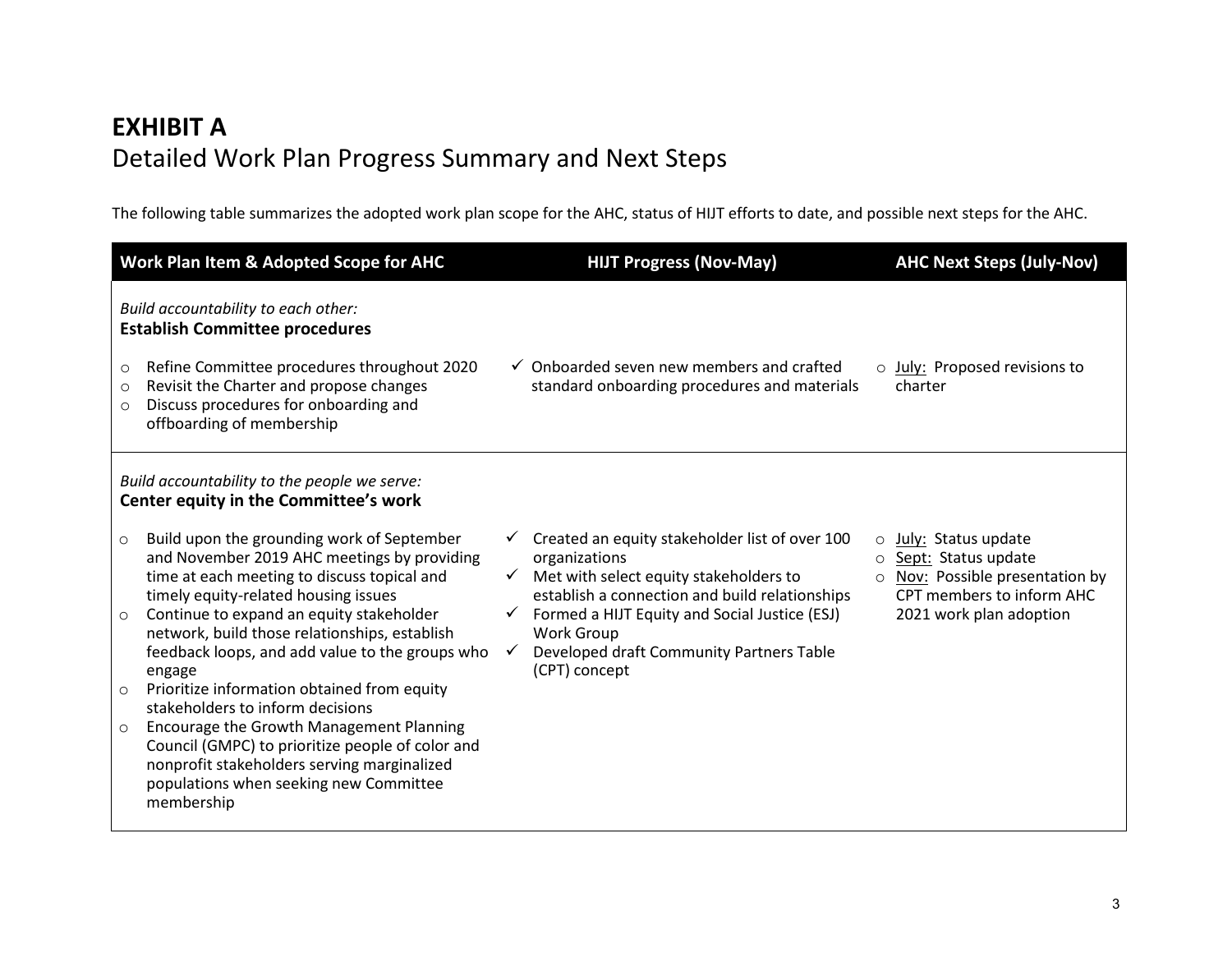#### *Build accountability to achieve our goals:*  **Develop the data dashboard and reporting system**

- o Shape the content of the dashboard by providing input on scope, layout, tracking, metrics, and visualization of data
- o Provide data to Committee staff for inclusion in the dashboard or annual report
- o Review a draft dashboard and be briefed on the annual report by March 30th, 2020
- o Share public-facing information with their constituents

*Focus on emerging opportunities:* 

#### **Take advantage of timely opportunities to increase regional collaboration**

- o Reserve time on AHC agendas for member discussion on timely and emerging issues related to affordable housing
- o Share information and determine whether the Committee could make a positive impact on advancing the opportunities presented
- o Provide direction to the HIJT based on these discussions to produce work products for Committee review
- o Allocate time at the September AHC meeting for an emerging opportunity to be the main focus
- $\checkmark$  Finalized dashboard structure, organization, design elements, and narrative
- $\checkmark$  Vetted and finalized rental data, cost burden data, and subsidized housing datasets
- o July: Dashboard update
- o Sept: Annual report and dashboard briefing
- o Nov: Annual report and dashboard release

*Countywide Planning Policies*

- $\checkmark$  Held one equity-focused meeting about the Countywide Planning Policies (CPPs) Housing Chapter
- $\checkmark$  Held two AHC study sessions to learn about the CPPs and provide early direction to the HIJT on further research
- $\checkmark$  Formed HIJT CPP Work Group to research and develop recommendations
- $\checkmark$  Provided CPP Housing Chapter briefings to and solicited input from jurisdictional staff, affordable housing developers, advocates, the GMPC, and Sound Cities Association Public Issues Committee
- $\checkmark$  Extended timeline for AHC adoption by six months due to state legislative action to extend the comprehensive planning cycle

#### *Countywide Planning Policies*

- $\circ$  July: Briefing and input
- o Sept: Review draft amendments and provide input
- o Nov: Review amendments and potentially adopt recommendation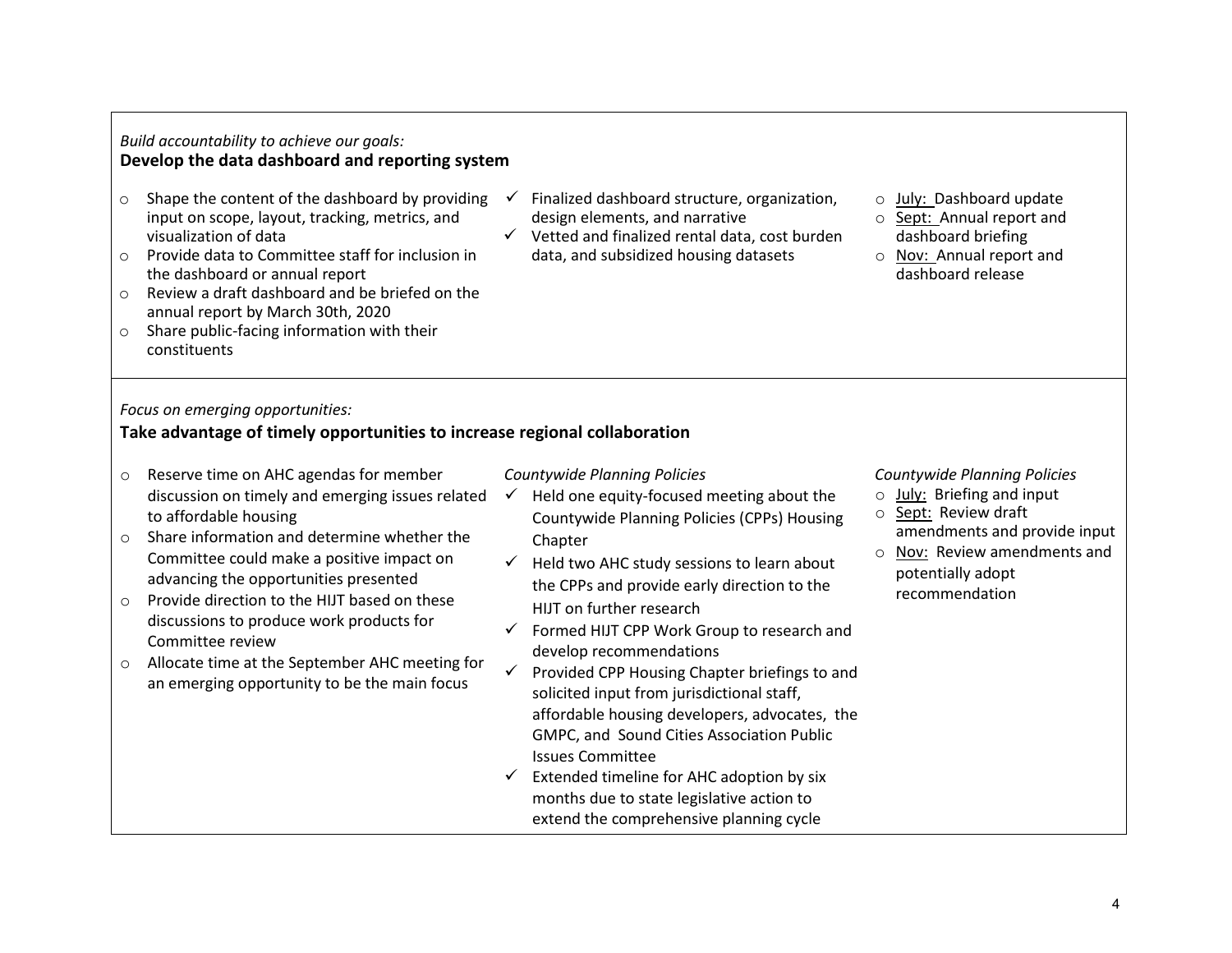|                                                                                                                                                                                                                                                                                                                                                | $\checkmark$ Cancelled or reprogrammed CPP-focused<br>March and May AHC meetings due to COVID<br>$\checkmark$ Informed effort of the GMPC<br>Interjurisdictional Team to define overarching<br>priorities for updating all chapters of the CPPs<br><b>Emerging Issue</b><br>$\checkmark$ Prepared materials for AHC meeting about<br>COVID impacts to region<br><b>Member-Driven Initiatives</b><br>$\checkmark$ Developed draft "member-driven initiatives"<br>concept to empower members to take<br>initiative, share best practices, and drive<br>forward Action Plan implementation | <b>Emerging Issue</b><br>O May: Consider COVID impacts<br>to AHC work plan<br><b>Member-Driven Initiatives</b><br>$\circ$ If approved by AHC, this<br>concept will be a standing<br>agenda item |  |  |  |  |
|------------------------------------------------------------------------------------------------------------------------------------------------------------------------------------------------------------------------------------------------------------------------------------------------------------------------------------------------|-----------------------------------------------------------------------------------------------------------------------------------------------------------------------------------------------------------------------------------------------------------------------------------------------------------------------------------------------------------------------------------------------------------------------------------------------------------------------------------------------------------------------------------------------------------------------------------------|-------------------------------------------------------------------------------------------------------------------------------------------------------------------------------------------------|--|--|--|--|
| Work with the community:<br>Build support for affordable housing, develop a community engagement strategy                                                                                                                                                                                                                                      |                                                                                                                                                                                                                                                                                                                                                                                                                                                                                                                                                                                         |                                                                                                                                                                                                 |  |  |  |  |
| Create a community engagement strategy to<br>$\circ$<br>address common misconceptions and guide<br>advocacy efforts for affordable housing<br>Review, the community engagement strategy<br>$\circ$<br>Adopt the community engagement strategy<br>O                                                                                             | This work has not started<br>$\circ$                                                                                                                                                                                                                                                                                                                                                                                                                                                                                                                                                    | <b>Briefing</b><br>$\circ$ July:<br>draft<br>on<br>engagement strategy<br>Sept: Update<br>Nov: Adoption of engagement<br>$\circ$<br>strategy                                                    |  |  |  |  |
| Advance Committee priority areas to produce more homes:<br>Analyze and identify unused and new revenue sources sufficient to support the federal, state, countywide, and local funding<br>needed to build or preserve 44,000 affordable units by 2024 and help build the public case for greater investment in long-term<br>affordable housing |                                                                                                                                                                                                                                                                                                                                                                                                                                                                                                                                                                                         |                                                                                                                                                                                                 |  |  |  |  |
| As part of the overall strategy to identify suitable<br>$\circ$<br>funding mechanisms, direct the HIJT to build a<br>public case for greater investment as part of a<br>communication strategy                                                                                                                                                 | $\checkmark$ Formed HIJT Revenue Work Group to<br>research and develop educational materials<br>and develop a recommended funding<br>strategy for AHC consideration                                                                                                                                                                                                                                                                                                                                                                                                                     | o July: Briefing<br>o Sept: Discussion<br>Nov: Adoption of coordinated<br>$\circ$<br>funding strategy                                                                                           |  |  |  |  |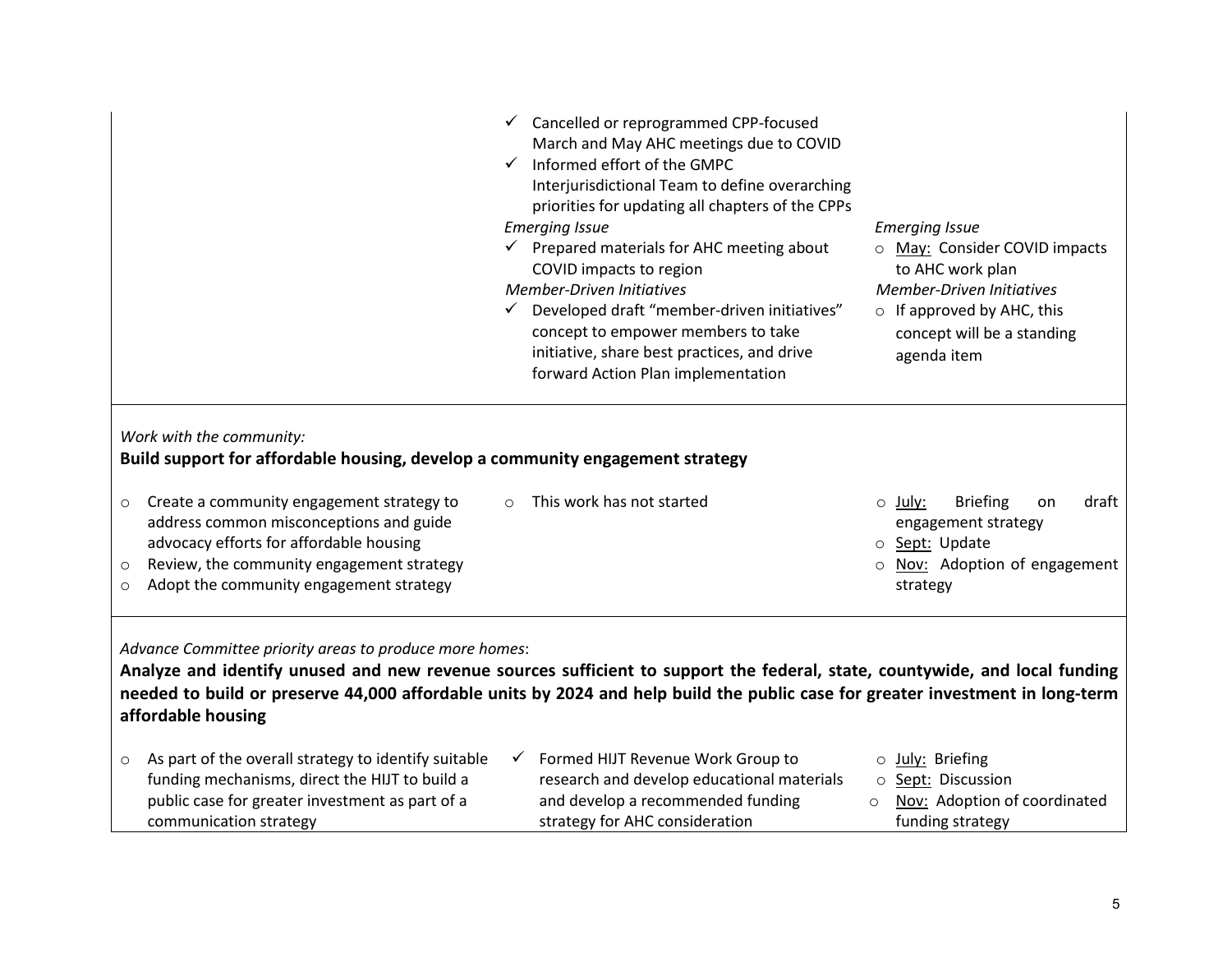- o Based on stakeholder outreach, provide direction to the HIJT on criteria for a funding strategy sufficient to support the public funding needed to build or preserve 44,000 units within five years of implementation
- o Adopt recommendations for a coordinated multi-jurisdictional funding strategy
- o Communicate the recommendation and remaining need to stakeholders
- o Track and monitor progress
- $\checkmark$  Paused Work Group efforts to allow time for staff and the AHC to focus on COVID response needs
- $\checkmark$  Created COVID-related revenue research to be shared with the AHC at the May meeting

*Advance Committee priority areas to produce more homes*:

**Review and recommend zoning and land use actions to increase and diversify housing choices and maximize affordability, particularly in areas with current or planned high-capacity transit**

- o Be briefed by the HIJT on the effectiveness of various zoning and land use tools; HIJTdeveloped model ordinances, fact sheets, and/or technical assistance program for local jurisdictions interested in pursuing zoning changes; and barriers and potential opportunities to maximize deep affordability at transit areas
- o Develop and issue recommendations on land use actions that have a significant impact on increasing density through diverse housing choices
- o Determine priority affordability levels for focus of HIJT analysis, that reflects stakeholder input and needs around transit stations
- o Work with transit agencies to identify properties suitable for zoning and land use
- o This work has not started o July: Briefing
	- o Sept: Discussion
	- o Nov: Adoption of recommendations to increase housing density